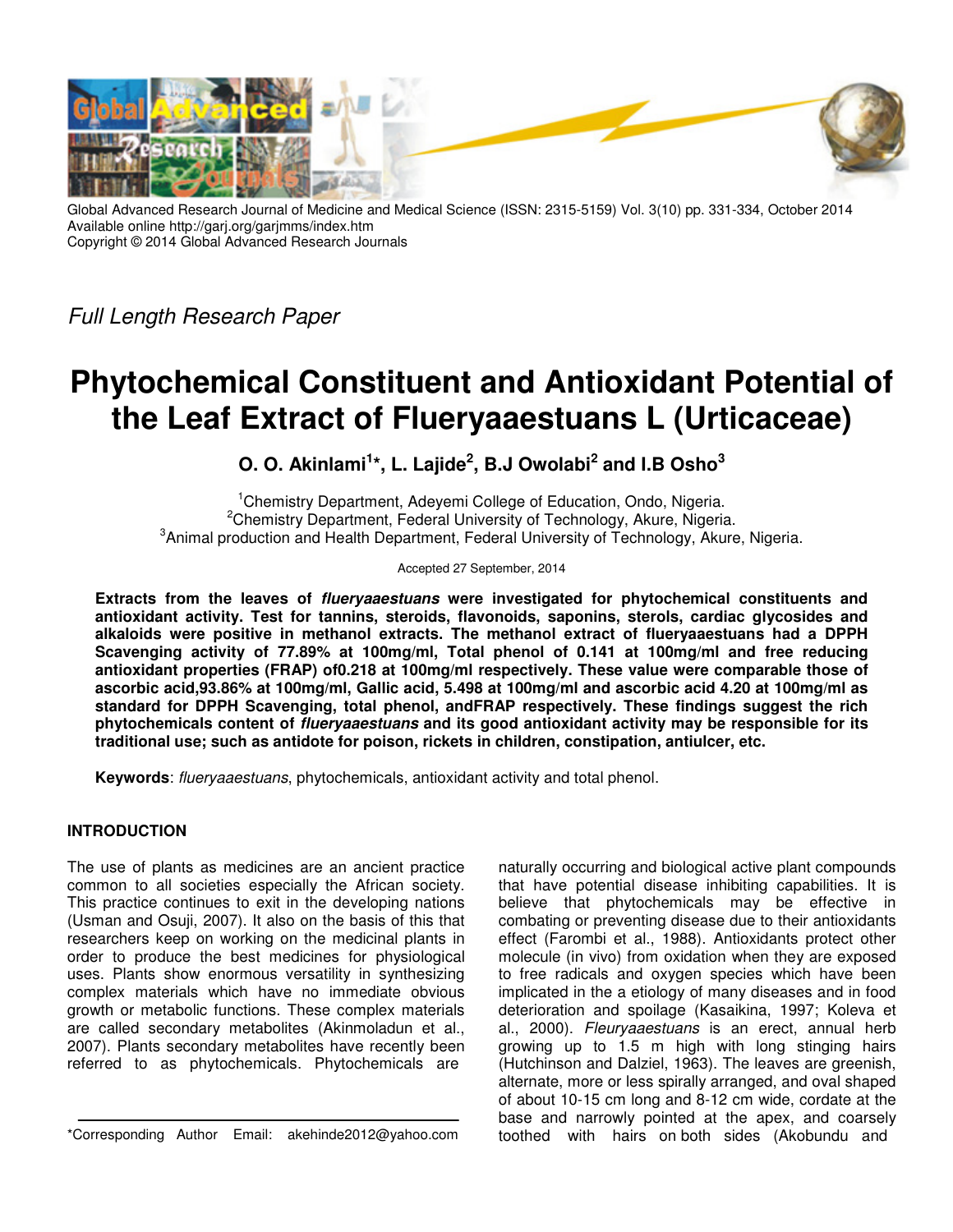Agyakwa, 1976). The decoctions of F. aestuans roots and leaves are used as antidote for poisoning especially from snakebites (Kowaro, 1976). The leaves have been reported to be used for the treatments of rickets in children, constipation, wound dressing, and as a postpartum tonic (Iwu, 1993). Gastro-Protective Effects of the Leaf Extract and Fractions of Fleuryaaestuans L (Urticaceae) has been studied (Akah et al., 2009).Also, the antiulcer properties of this plant has been reported (Ukwe and Nwafor, 2003). In Western India, it is used to relieve rheumatic pain and as a diuretic. The aqueous leaf extract of F.aestuans is popular in traditional medicine practice in southern part of Nigeria as a palliative in a variety of stomach disturbances.

The present work has been designed to evaluate the antioxidant potential of methanol extracts from the leaves f.aestuans and to explore the basis for its traditional use.

# **MATERIALS AND METHODS**

### . **Chemicals**

DPPH [2,2-diphenyl-1-picrydraxyl]radical Gallic acid, ascorbic acid and folin-Ciocalteau reagent were obtained from sigma-Aldrich, USA . All other chemicals and reagent used were of analytical grade

# **Plant material**

Whole plants of flueryaaestuans were purchased from the market, in Ondo southwest, Nigeria and identified at the department of crop, soil and pest management, Federal University of Technology, Akure. They were air dried, packed in paper bags and stored. The dried plant was pulverized and 250g of pulverized sample was extracted with 500ml of methanol by maceration for 72h. The methanol extracted was concentrated in a rotary evaporation and thereafter preserved for further use.

# **Phytochemicals screening**

Chemical test were carried out in the methanol extracts for the qualitative determination of Phytochemicals constituents as described by Harborne (1973), Trease and Evans (1989) and Sofowora (1993).

# **Total phenolic content**

Total phenolic content was determined using Folin-Ciocaltean reagent. Test solution of methanol extract in different concentration (25 to 100mg/ml) was mixed with 10% folin-Ciocalteau reagent (v/v) and 2.0ml of 7.5% sodium carbonate. The reaction mixture was incubated at

45°c for min and the absorbance measured at 765nm in the spectrophotometer, Gallic acid was used as standard phenol (MC Donald et al. 2001). The total phenol activity was obtained using the formula C=As x c.S/A.S Where C is the total content of phenolic in the methanol extract sample in mg/g gallic acid equivalent. As is the absorbance of sample, c.S is the concentration of standard and A.C is the absorbance of standard. 0.1mg/ml was used as the concentration of gallic acid. The total phenolic contest was calculated for gallic acid and different concentrations of methanol extract. Each test was carried out thrice.

# **DPPH radical scavenging activity**

The free radical scavenging activity of methanol extract was measured with stable 1, 1-diphenyl-2-picryl hydrazyl radical (DPPH) spectrophotometrically (Blois, 1958). 0.004%. DPPH solution was prepared in methanol. Test solution of methanol extract was prepared in different concentration (25 to 100mg 1ml). The absorbance was read at 507nm. About 500µl of extract of different Concentrations were added to 2.950ml of DPPH solution taken in a cuvette. The sample were kept in the dark for 30mins and reading were measured at 517nm.the scavenging activities was observed by bleaching of DPPH solution from violet color to light yellow. Ascorbic acid was used as control and 500µl methanol as black. The DPPH radical scavenging was calculated in terms of percentage inhibition using the formula % inhibition= [100 AC-AS]/AC. Where Ac is the absorbance of the black and As is the absorbance of the sample. The % inhibition was calculated for ascorbic acid and different concentrations of methanol extracts kept in the dark for 30mins. Each test was carried out thrice

# **Free Reducing Antioxidant Properties (FRAP)**

This was determined according to the method of Oyaizu (1986).Different concentration of the methanolic extract of F.aestuans (25,50, 75, and 100mg/ml) in 1ml of distilled water was mixed with phosphate buffer (2.5 ml, 0.2M, PH 6.6) and potassium ferricyanide (2.5ml, 1%). The mixture was incubated at 50  $^{\circ}$ C for 20 min. Trichloroacetic acid (10%, 2.5) was added to the mixture was mixed with FeCL<sub>3</sub> (0.1%, 0.5ml) and the absorbance was measured at 700nm in a spectrophotometer. Higher absorbance of the reaction mixture indicates higher reductive potential.

# **Statistical analysis**

Data were expressed as mean  $\pm$  SEM. A one –way analysis of variance was used to analyze data.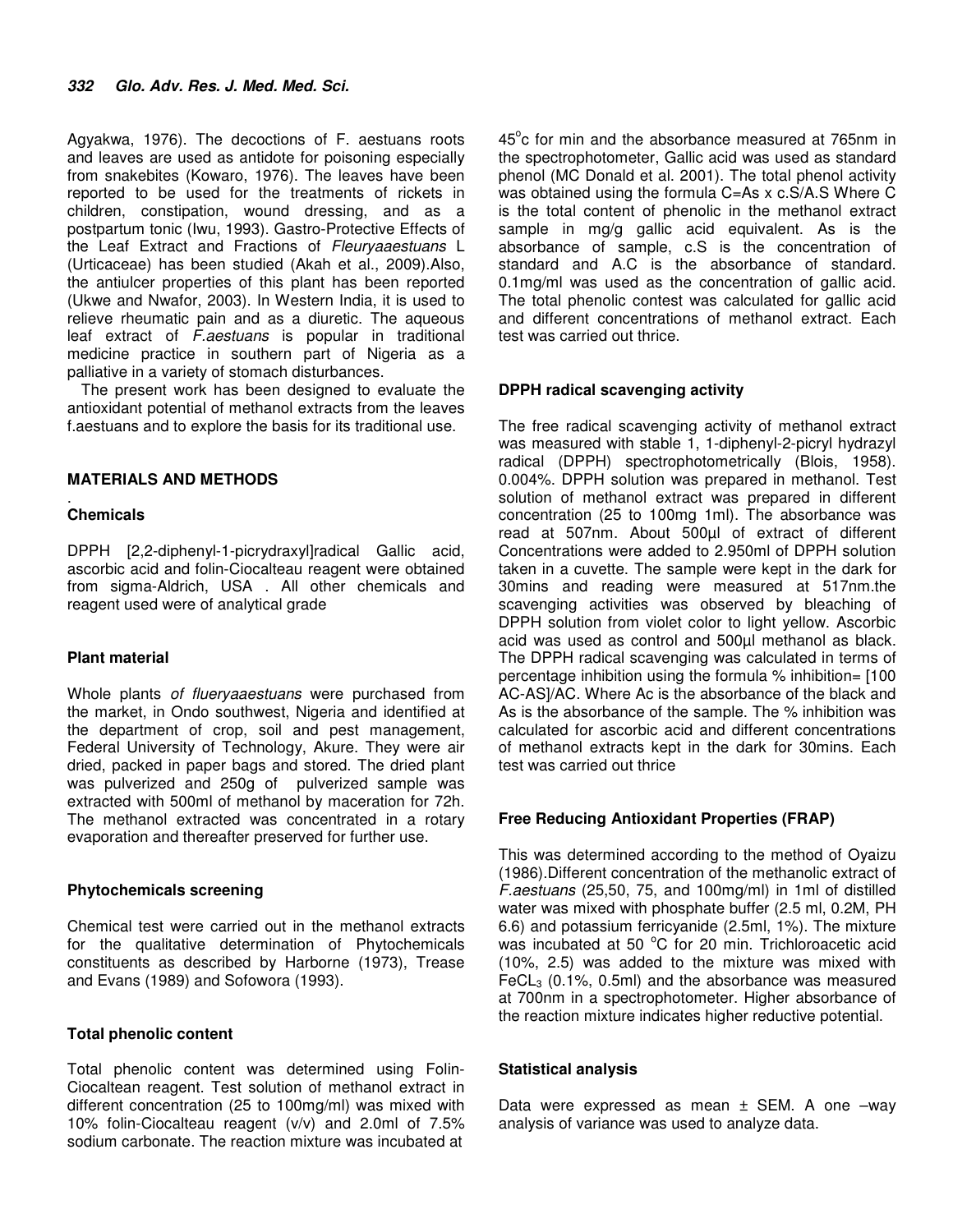

| Antraquinones Tannins Saponins Flavonids Alkaloids Sterols Glycosides |  |  |  |
|-----------------------------------------------------------------------|--|--|--|
| $\overline{\phantom{0}}$                                              |  |  |  |



Note;  $+$  = present and  $-$  = absent

Conc. (Mg/ml)

**Figure 1.** Dose-dependent total phenol potential of flueyaaestuans and gallic acid.



**Figure 2.** Dose-dependent DPPH scavenging potential of flueyaaestuans and ascorbic acid

## **RESULT AND DISCUSSION**

Table 1 shows the phytochemicals detected in f.aestuans plant extract. Test for cardiac glycosides, tannins, saponins, flavonoids, sterols and alkaloids were positive in the methanol extracts. Anthraquinones were not detected in the methanol extracts. This secondary metabolite may be responsible for the medicinal value of f.aestuans. The methanol leaves extracts of this plant shows in fig. 1 the total phenolic contents of the plant leaves extract at different concentrations. The total phenol content was seen to increase gradually with

increase in concentration of methanol extract. However, the total phenol activity was low in comparison with known standard garlic acid. Phenolics are the largest group of phytochemicals and have been touted as accounting for the most antioxidant activity of plants. The result of the DPPH scavenging activity of f.aestuans extract compared to that of ascorbic acid is shown in fig. 2. Both shared a dose dependent antioxidant activity. The % inhibition of ascorbic acid was higher than that of f.aestuans at lower concentration but significant differences between seem to be less conspicuous at higher concentration. The reductive potential of